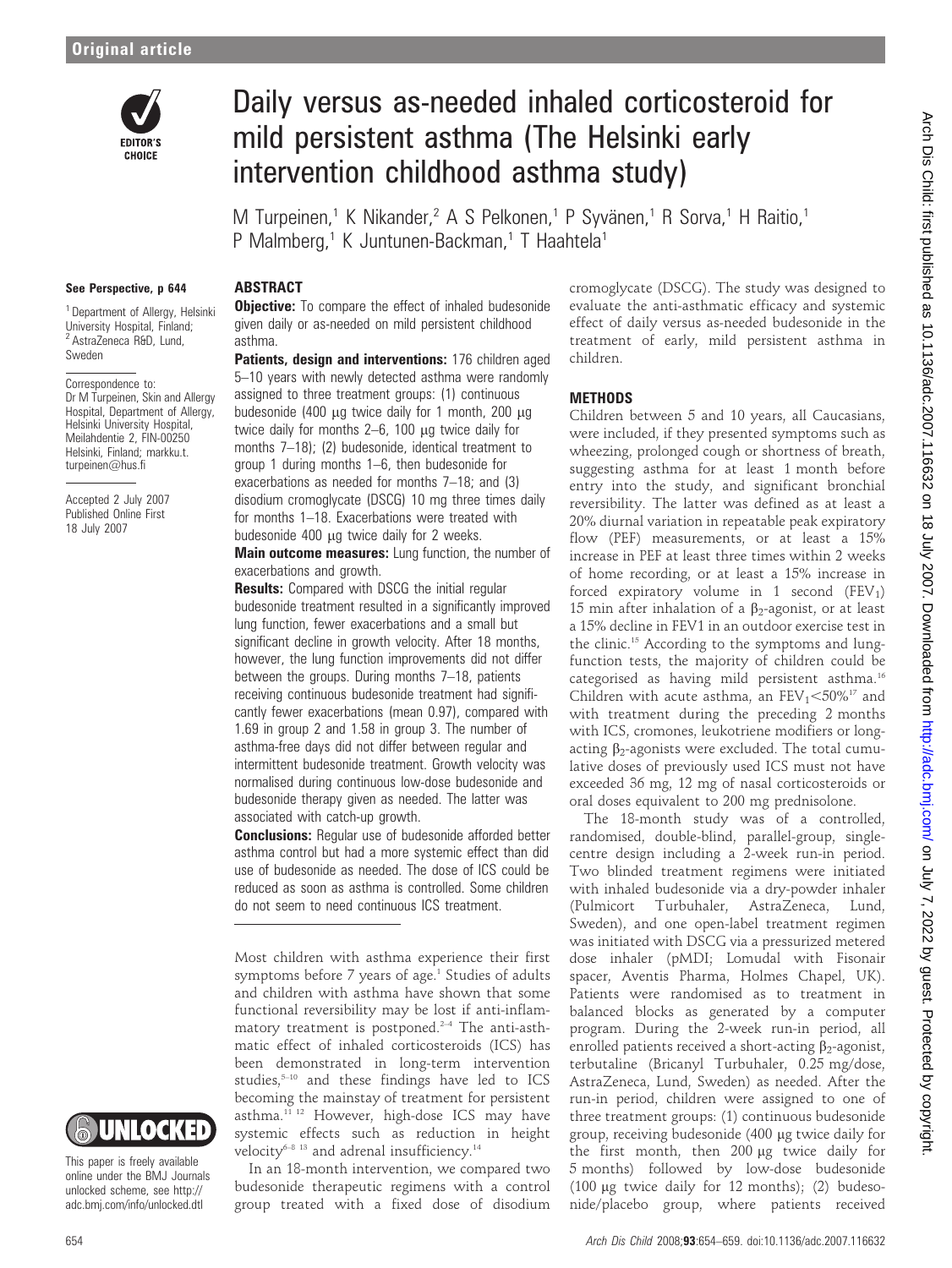# Original article

| Figure 1<br>Study design. The daily dose<br>of budesonide was divided into two<br>doses, DSCG into three doses. | Budesonide daily dose |         | 800 սզ           | 400 μg  | $200 \mu q$ | (Bud/Bud) |
|-----------------------------------------------------------------------------------------------------------------|-----------------------|---------|------------------|---------|-------------|-----------|
|                                                                                                                 | Budesonide daily dose | 2 weeks | $800 \mu q$      | 400 μg  | Placebo     | (Bud/Pla) |
|                                                                                                                 | DSCG daily dose       |         | 30 <sub>mg</sub> |         |             |           |
|                                                                                                                 |                       | Run-in  |                  | $2 - 6$ | 7–18        | Months    |

identical budesonide treatment as Group 1 for the first 6 months followed by placebo for 12 months; and (3) DSCG control group, where patients received DSCG 10 mg three-times daily for 18 months (fig 1).

All patients were given rescue medication of terbutaline 0.25 mg per dose as needed. For all groups, during exacerbations of asthma, study medication was replaced by budesonide 400 mg twice daily for 2 weeks. Children were withdrawn from the study and given individually tailored therapy if treatment of their exacerbations remained insufficient.

The study was performed in accordance with the Declaration of Helsinki, and was approved by the local ethics committee. Written, informed consent was obtained from each patient's parent(s) or legal guardian and from the patient.

For the budesonide treatment groups, treatment compliance was recorded using a home spirometer (Vitalograph Data Storage spirometer, Vitalograph, Buckingham, UK), which recorded the peak inspiratory flow via Turbuhaler ( $PIF_{TRH}$ ) each time a dose of the drug was taken.<sup>18</sup> In the DSCG group, the returned pMDI drug canisters were counted and weighed every 3 months.

The primary efficacy variable was morning PEF. Secondary efficacy variables were  $FEV_1$ , the number of asthma exacerbations, asthma-free days and rescue medication use. Morning PEF was measured daily at home. FEV1 was measured at the clinic visit every third month. An asthma exacerbation was defined as an increase in symptoms that were not controlled with six doses of rescue terbutaline per 24 h that caused the parent to contact the clinic. All parents were provided with a 24-h emergency telephone number. At the clinic, patients were examined by a paediatrician, who decided whether an exacerbation had occurred and, if so, replaced the regular medication with a 2 week course of budesonide 400 µg twice daily. The treatment of an exacerbation was considered insufficient if the symptoms did not subside during the 2-weeks' budesonide inhalations that caused the parent to contact the clinic. If an oral or parenteral corticosteroid was needed, the child received individual treatment and was withdrawn from the study.

All patients recorded their PEF rate daily, as measured by a home spirometer, before taking study medication. They also recorded their asthma symptoms using a visual analogue scale (0–10) and use of rescue medication. An asthma-free day was defined as a 24-h period without use of rescue medication and with a symptom score  $\leq$ 2. Standard laboratory spirometry (Spirotrac III, Vitalograph) was performed at all clinic visits.<sup>19</sup>

The primary indicator of systemic effect was the standingheight velocity, which was measured at each clinic visit using a stadiometer (Holtain, Crymych, UK) following a standardised procedure. Children with Tanner stage I-II at baseline were included. Tanner stage of sexual development is scored from I (pre-adolescence) to V (adult characteristics).<sup>20</sup> Standing height was compared with Finnish reference values.<sup>21</sup> Other indicator was body mass index  $(kg/m<sup>2</sup>)$ .

The sample size was determined by power calculations for morning PEF. A clinically significant change was assumed to be 40 l/min over an 18-month period. With 60 patients per treatment group, there was a 90% chance of detecting a difference of 24 l/min between treatments. The analysis of growth was performed on the complete study population (excluding pubertal children). All other variables were analysed using intention-to-treat principles, that is, all patients who had taken at least one dose of study medication and had data for the required period(s). Withdrawn patients were handled using last value extended, within period. Comparisons between the combined budesonide groups and the DSCG group were made for months 1–6; from 7–18 months comparisons were made between all three groups.

For most variables, treatment groups were compared using analysis of variance (ANOVA) with fixed factor treatment and baseline values as covariates. For growth variables, sex was included as an additional factor in the analysis. Time to first asthma exacerbation and time to withdrawal were compared using the log-rank test. The number of exacerbations was compared using a Poisson regression model with fixed factor treatment, time in study as an offset and adjustments made for overdispersion.

#### RESULTS

A total of 176 children were enrolled in the study. There were no significant differences between treatment groups in any baseline measures (table 1). During the run-in period, the mean use of terbutaline was about one dose every 2 days in all treatment groups. Three patients were withdrawn because of asthma deterioration during continuous budesonide treatment after 6 months of the study. In the budesonide /placebo group, nine children were withdrawn because of asthma deterioration, all after 6 months of treatment. In the DSCG group, eight children were withdrawn during the first 6 months of the study, and four children thereafter (continuous budesonide versus DSCG;  $p = 0.026$ ). One child on placebo and one child on DSCG were hospitalised, because of deterioration in their asthma. The numbers of patients withdrawn from the treatment groups for reasons not related to asthma were three in the continuous budesonide group, three in the budesonide/ placebo group, and four in the DSCG group. The flow of the participants through the trial is presented in the fig 2. The mean treatment compliance for the three treatment groups decreased linearly from an initial level of  $\sim$ 90% to a mean level of  $\sim$ 60% towards the end of the study. This was matched by a subsequent reduction in the amount of drug used during the study. Children in the continuous budesonide and budesonide/ placebo treatment groups achieved a mean PIF<sub>TBH</sub> of 60 l/min during the study period.

After 6 months, the morning PEF values (l/min) of the budesonide groups improved by 6.6% and by 6.1% in the DSCG group. After 18 months, the increase was 10.3% in the continuous, 10.0% in the budesonide/placebo and 12.5% in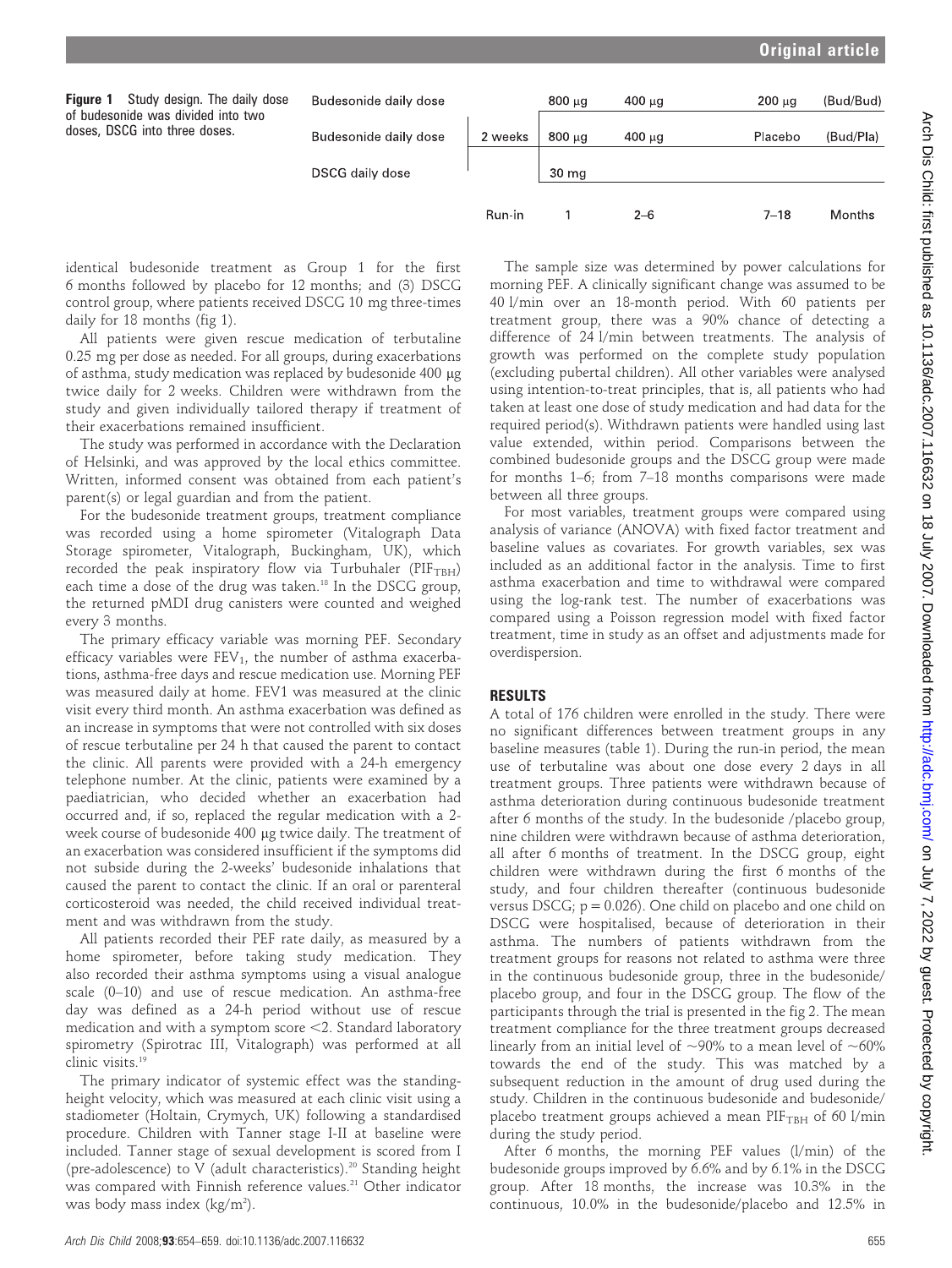

**Figure 2** The flow of the participants through the trial.

the DSCG group. No significant differences were observed between the groups at any time point. After 6 months of treatment, improvement in  $FEV<sub>1</sub>$  in litres in the clinic was significantly greater in the budesonide groups than in the DSCG group (9.6 versus 5.9%;  $p = 0.012$ ). From baseline to 18 months,  $FEV<sub>1</sub>$  improved by 18.2%, in the continuous, by 16.9% in the budesonide/placebo and by 17.3% in the DSCG group without any significant differences.

Over the 18-month study period, 364 exacerbations of asthma were recorded in 133 patients. During the first 6 months of treatment, children receiving budesonide had significantly fewer

|  |  | Table 1 Baseline characteristics of treatment groups* |  |  |  |
|--|--|-------------------------------------------------------|--|--|--|
|--|--|-------------------------------------------------------|--|--|--|

exacerbations compared with children in the DSCG group (table 2). During months 7–18, the continuous budesonide group (ie, children on low-dose budesonide) had significantly fewer exacerbations than either the budesonide/placebo group (ie, children given the placebo) or the DSCG group (table 2).

The median time to the first exacerbation was significantly longer for both the continuous budesonide (344 days) and the budesonide/placebo (268 days) groups compared with the DSCG group (78 days) ( $p<0.001$  for each) (fig 3). After 180 days, the median time to the next exacerbation was 233 days for the continuous budesonide group, 138 days for

| <b>Treatment group</b>                              | Continuous budesonide ( $n = 58$ ) | Budesonide/placebo ( $n = 58$ ) | Disodium cromoglycate ( $n = 60$ ) |
|-----------------------------------------------------|------------------------------------|---------------------------------|------------------------------------|
| Age (years)                                         | $7.0$ (5 to 10)                    | $6.7$ (5 to 10)                 | $6.9(5 \text{ to } 10)$            |
| Male $(\%)$                                         | 59                                 | 66                              | 54                                 |
| Tanner pubertal stage I/II                          | 58/1                               | 58/1                            | 61/2                               |
| Standing height (cm)                                | 128.4 (108 to 157)                 | 125.1 (106 to 148)              | 125.6 (105 to 148)                 |
| Standing height, standard deviation scores<br>(SDS) | $0.04$ (-0.32 to 0.54)             | $0.03$ (-0.30 to 0.39)          | $0.04$ (-0.43 to 0.32)             |
| Body mass index $(kg/m2)$                           | 17.5                               | 16.9                            | 16.9                               |
| Skin prick test positive (n)                        | 35                                 | 41                              | 36                                 |
| Duration of symptoms (months†)                      | 12.8 $(1.1 \text{ to } 70.5)$      | 11.3 $(2.0 \text{ to } 76.4)$   | 11.7 (3.0 to 70.8)                 |
| Wheeze ever (n)                                     | 35                                 | 42                              | 33                                 |
| Asthma symptom score (0-10):                        | $1.5$ (0.0 to 5.5)                 | $1.7$ (0.0 to 4.5)              | $1.9$ (0.0 to 5.7)                 |
| Rescue medication, dose/24 http:                    | $0.47$ (0 to 4.0)                  | $0.55$ (0 to 3.7)               | $0.68$ (0 to 2.8)                  |
| Morning PEF rate (I/min):                           | 182 (78 to 301)                    | 176 (68 to 313)                 | 184 (94 to 363)                    |
| Morning PEF (% predicted value) <sup>†</sup>        | 76 (43 to 105)                     | 77 (42 to 112)                  | 79 (54 to 107)                     |
| $FEV_1(L+)$                                         | 1.43(0.89 to 2.15)                 | 1.32 (0.72 to 2.36)             | 1.37 (0.63 to 2.45)                |
| FEV <sub>1</sub> (%† predicted value)               | 87 (57 to 111)                     | 82 (52 to 107)                  | 83 (57 to 107)                     |
| FVC (% predicted value)                             | 90 (64 to 112)                     | 87 (57 to 124)                  | 89 (56 to 120)                     |

Arch Dis Child: first published as 10.1136/adc.2007.116632 on 18 July 2007. Downloaded from http://adc.bmj.com/ on July 7, 2022 by guest. Protected by copyright Arch Dis Child: first published as 10.1136/adc.2007.116632 on 18 July 2007. Downloaded from <http://adc.bmj.com/> on July 7, 2022 by guest. Protected by copyright.

\*Values are means with range in parentheses, unless otherwise stated; †no correlation between duration of the symptoms and FEV<sub>1</sub>. *\*Data from the run-in period.* FEV<sub>1</sub>, forced expiratory volume in 1 s; FVC, forced vital capacity; PEF, peak expiratory flow rate.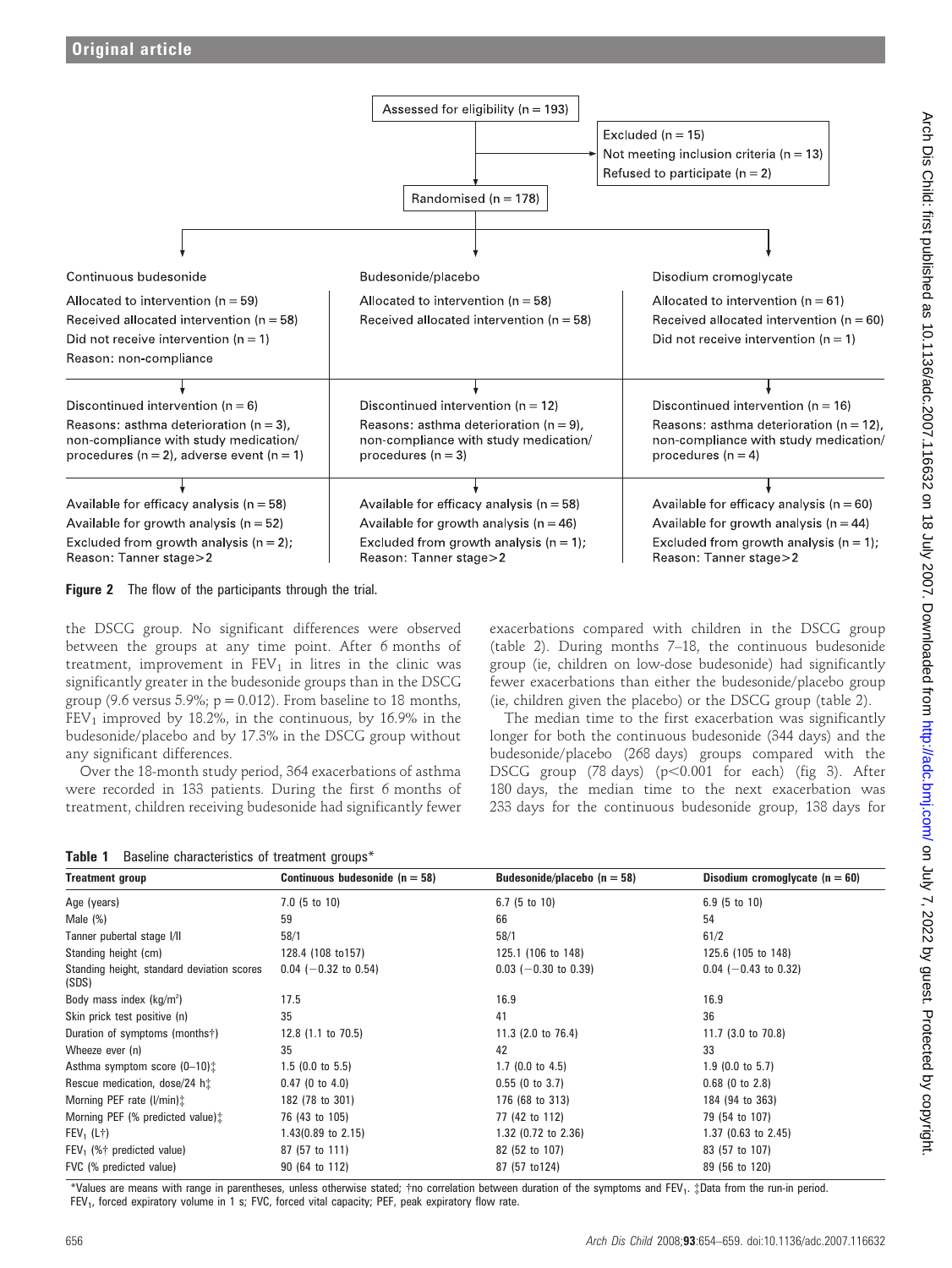Table 2 Number of exacerbation episodes

| <b>Treatment</b>                   | No of patients analysed* | Exacerbations/patient** (95% CI) | p Value |
|------------------------------------|--------------------------|----------------------------------|---------|
| Months 1–6                         |                          |                                  |         |
| Budesonide                         | 115                      | $0.32$ (0.22 to 0.46)            |         |
| <b>DSCG</b>                        | 60                       | 1.24 (0.95 to 1.63)              | < 0.001 |
| Months 7-18                        |                          |                                  |         |
| Bud/Bud                            | 57                       | $0.97$ (0.70 to 1.34)            |         |
| Bud/placebo (Budesonide as needed) | 58                       | 1.69 (1.31 to 2.18)              |         |
| DSCG                               | 51                       | 1.58 (1.20 to 2.08)              |         |
| Bud/Bud vs Bud/placebo             |                          |                                  | 0.008   |
| Bud/Bud vs DSCG                    |                          |                                  | 0.023   |
| Bud/placebo vs DSCG                |                          |                                  | 0.728   |

\*The total effective number of patients analysed. \*\*The mean number of exacerbations divided by the number of patients in the group. Bud, budesonide.

the budesonide/placebo group (ie, during placebo) and 131 days for the DSCG group (continuous budesonide and DSCG;  $p = 0.03$ ).

At 6 months, the mean number of asthma-free days increased more in budesonide group than in the DSCG group (table 3). During months 7–18, the mean number of symptom-free days increased significantly in the continuous budesonide group compared with the DSCG group.

During the first 6 months, compared with the run-in period, both budesonide groups used significantly less rescue terbutaline  $(-0.29$  doses/day) than the DSCG group  $(-0.07$  doses/day)  $(p = 0.012)$ . During months 7–18, the decline was  $-0.29$  doses/ day in the continuous budesonide group,  $-0.22$  doses/day in the budesonide/placebo group and  $-0.18$  doses/day in the DSCG group, with no significant differences between the groups.

From baseline to 6 months, the mean standing–height velocity in the budesonide groups was 2 cm/year slower than



Figure 3 Kaplan–Meier plot of the time to first exacerbation for the continuous budesonide (0, n = 57), budesonide/placebo ( $\Box$ , n = 58) and disodium cromoglycate ( $\Delta$ , n = 60) treatment groups during the 18month study. The median time to the first exacerbation was significantly longer for both the continuous budesonide (344 days) and the budesonide/placebo (268 days) groups compared with the DSCG group (78 days) ( $p$ <0.001 for each). The vertical line indicates the time point (180 days) when budesonide treatment was changed to the low-dose regimen or to placebo. After 180 days, the median time to the next exacerbation was 233 days for the continuous budesonide group, 138 days for the budesonide/placebo group and 131 days for the DSCG group (continuous budesonide and DSCG;  $p = 0.03$ ).

in the DSCG group  $(p<0.001)$ . From 7 to 18 months, height velocity increased in both budesonide groups, with the mean height velocity being greater for the budesonide/placebo group (ie, during placebo) than the continuous budesonide group (6.2 versus 5.6 cm;  $p = 0.016$ . After 18 months of treatment, children receiving DSCG had grown, on average, 1.0 cm more than children in the continuous budesonide group (8.8 versus 7.8 cm;  $p = 0.008$ ) and 0.6 cm more than children in the budesonide/placebo group (ie, during placebo) (8.8 versus 8.2 cm;  $p = 0.048$ ). Development of standing height is presented as standard deviation scores (SDS) in fig 4. No significant differences in body mass index were observed between treatment groups at any time point.

#### **DISCUSSION**

The artificial nature of the research protocol in our study, as in many other asthma studies with drug interventions, does not pay attention to the evolution of individual disease. Exclusion criteria used in this study affect the selection of children. During the study, the selection was further affected by the withdrawal criteria. Furthermore, a ''true'' placebo group is impossible to arrange because asthma exacerbations cannot be left untreated, and glucocorticoids used for the treatment of exacerbations might influence the individual evolution of asthma.

We consider that, clinically, the dominant phenotype of the children examined is mild persistent asthma according to the present guidelines. Some children with moderate persistent asthma were included, as consecutive patients fulfilling the inclusion criteria were allocated to the treatment groups. Within the treatment groups, every patient received fixed doses for a predetermined time despite the individual phenotype of asthma. However, in our study, the treatment regimen could be modified individually by 2-week courses of budesonide given as needed.

Cessation of inhaled budesonide maintenance treatment has previously been shown to result in a worsening of the disease and a decline in lung function in children with persistent moderate to severe asthma.<sup>22</sup> In the present study of newly detected mild persistent asthma, a proportion of children had a low number of exacerbations during this intermittent treatment with budesonide. The exacerbation rate during months 7 to 18 in this budesonide/placebo group was similar to that of the DSCG group. In the present study, two weeks' budesonide given when needed, after the initial regular treatment with budesonide, seems to produce an anti-exacerbation effect comparable with the continuous use of DSCG. However, most withdrawals in the DSCG were early, in contrast to late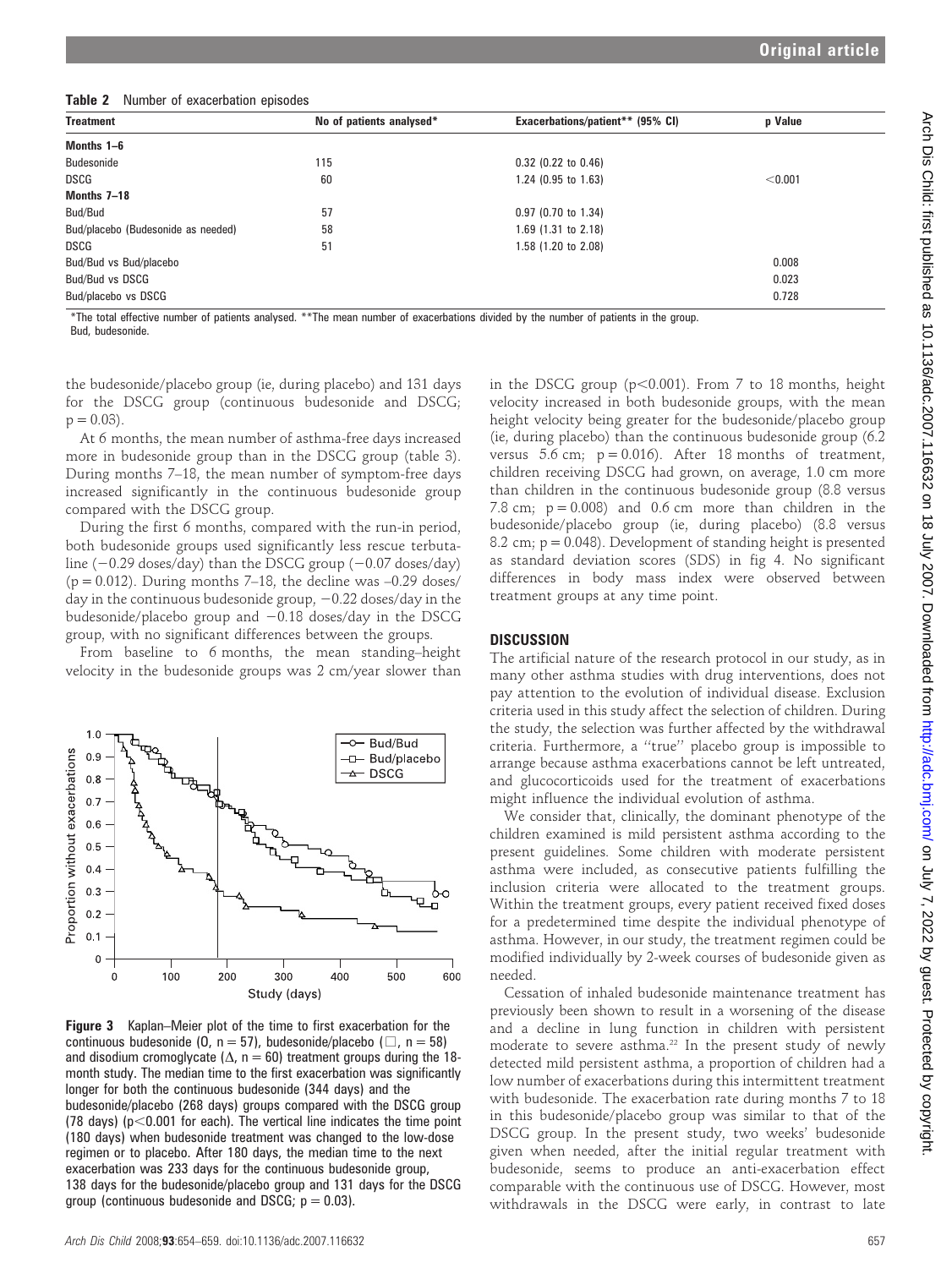|  | Table 3 Asthma-free days after the run-in period |  |  |  |  |  |
|--|--------------------------------------------------|--|--|--|--|--|
|--|--------------------------------------------------|--|--|--|--|--|

| <b>Treatment</b>                         | No of patients<br>analysed* | Mean change in asthma-free<br>days, % ** (95% CI) | <b>p</b> Value |
|------------------------------------------|-----------------------------|---------------------------------------------------|----------------|
| Months 1-6                               |                             |                                                   |                |
| <b>Budesonide</b>                        | 114                         | $+20.1$ (+14.9 to +25.4)                          |                |
| <b>DSCG</b>                              | 60                          | $+4.1$ (-3.2 to +11.3)                            | 0.001          |
| Months 7-18                              |                             |                                                   |                |
| Bud/Bud                                  | 55                          | $+29.2$ (+21.2 to +37.2)                          |                |
| Bud/placebo<br>(Budesonide as<br>needed) | 58                          | $+19.6$ (+11.8 to +27.4)                          |                |
| DSCG                                     | 51                          | $+11.6$ (+3.3 to +19.9)                           |                |
| Bud/Bud vs Bud/<br>placebo               |                             |                                                   | 0.092          |
| Bud/Bud vs DSCG                          |                             |                                                   | 0.003          |
| Bud/Placebo vs DSCG                      |                             |                                                   | 0.166          |

\*The total effective number of patients analysed; \*\*Mean change in asthma-free days compared with the baseline.

withdrawals in the regular budesonide and budesonide/placebo groups. This might select more mild phenotypes of asthma to the DSCG group for the last 12 months of treatment and artificially improve the results of DSCG compared with placebo or low-dose budesonide treatments.

While treatment of patients in the DSCG group was open, exacerbations were diagnosed and treated in the same way as in the other two treatment groups. Treatment in the DSCG group was not associated with measurable systemic effects. However, it was associated with the highest number of asthma exacerbations and withdrawals from the study. The initially high number of exacerbations suggests that DSCG is not suitable to start treatment of newly detected childhood asthma.

No significant differences between treatment groups were observed in the morning PEF values at any time point during the study. This suggests that morning PEF is not a very sensitive efficacy parameter in long-term studies in children with mild asthma as suggested previously.7 During the first 6 months of the study,  $FEV<sub>1</sub>$  in litres improved significantly more in the budesonide groups than in the DSCG group. However, at the end of the study the differences in  $FEV<sub>1</sub>$  disappeared despite significant differences in the number of exacerbations. This is in agreement with previous observations of changes in  $FEV<sub>1</sub>$  in litres between the treatments with budesonide, nedocromil and placebo.7 The use of FEV1 values measured in litres has been recommended because predicted values depend on height, which may be affected by ICS.<sup>7</sup>

Our results confirm previous observations of a small initial decline in height velocity during treatment with ICS used at comparable doses, followed by normal height velocity.7 Decline in height velocity without catch-up growth has been recently observed even during regular low ICS dosage.<sup>8</sup> However, another study suggests that children treated regularly with budesonide attain their predicted final adult height.<sup>23</sup> In the present study, height velocity was dose-related; during the lowdose budesonide and placebo treatments, the systemic effect of the initial high-dose budesonide were reduced. In the present 18 months follow-up study, standing height velocity was normalised during low-dose budesonide treatment within 1 year of commencement of treatment. The height velocity increased, however, more rapidly during the placebo treatment than during the low-dose budesonide treatment, suggesting catch-up of the initial loss in standing height.



Figure 4 Mean change in standing height (SDS) over the 18-month study period for the continuous budesonide ( $\Diamond$ , n = 50), budesonide/ placebo ( $\Box$ , n = 45) and disodium cromoglycate (DSCG) ( $\Delta$ , n = 43) treatment groups. 1–6 months, both budesonide groups versus DSCG,  $p$ <0.001; 7–18 months, continuous budesonide group versus budesonide/placebo group,  $p = 0.016$ . Note the fast height velocity during months 7–18 in the budesonide/placebo group.

While long-term maintenance therapy with low-dose ICS is recommended for mild persistent asthma,7 8 24 25 some children do not seem to need continuous inhaled corticosteroid treatment. Advantages of this treatment strategy include a reduced risk of ICS-related growth suppression. Intermittent courses of inhaled or oral corticosteroids have been suggested recently for adults with mild persistent asthma.<sup>26</sup>

Regular use of budesonide afforded better exacerbation control but more systemic effect than intermittent use of budesonide given as needed or regular DSCG treatment. No significant differences in the morning PEF and  $FEV<sub>1</sub>$  in litres or in asthma-free days were observed between the regular or intermittent budesonide treatments during months 7–18. These findings suggest that the overall anti-asthmatic effect of the intermittent budesonide treatment might be intermediate between the regular low-dose ICS and DSCG treatments. The dose of ICS could be reduced as soon as asthma is controlled. Some children do not seem to need continuous ICS treatment.

### What is already known on this topic

It is still debated whether mild asthma in adults needs regular treatment with inhaled corticosteroids.

## What this study adds

Some children who achieve good initial control of their mild asthma does not seem to need continuous treatment with inhaled corticosteroids.